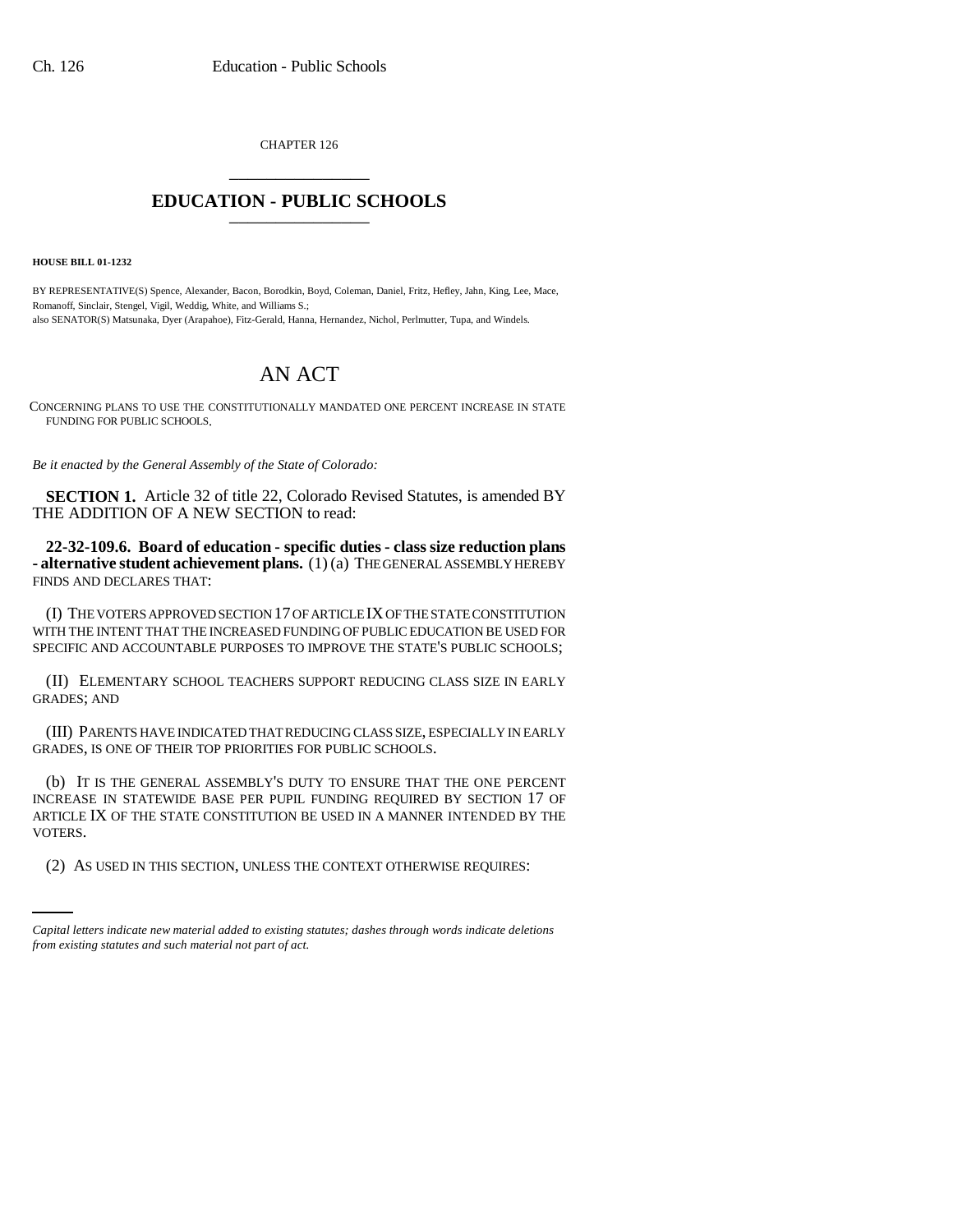(a) "CLASS" MEANS A NON-ELECTIVE CLASS IN KINDERGARTEN OR THE FIRST, SECOND, OR THIRD GRADE OR ANY COMBINATION OF KINDERGARTEN OR THE FIRST, SECOND, OR THIRD GRADES IN A PUBLIC SCHOOL, WHICH CLASS PROVIDES INSTRUCTION IN ONE OR MORE OF THE FIRST PRIORITY STATE MODEL CONTENT STANDARDS AREAS OF READING, WRITING, MATHEMATICS, SCIENCE, HISTORY, OR GEOGRAPHY, AS DESCRIBED IN SECTION 22-7-406 (1) (a).

(b) "DEPARTMENT" MEANS THE DEPARTMENT OF EDUCATION CREATED AND EXISTING PURSUANT TO SECTION 24-1-115, C.R.S.

(c) "LOCAL BOARD OF EDUCATION" MEANS THE BOARD OF EDUCATION OF A SCHOOL DISTRICT EXISTING PURSUANT TO LAW.

(d) "ONE PERCENT INCREASE" MEANS THE ONE PERCENT INCREASE IN THE STATEWIDE BASE PER PUPIL FUNDING FOR STATE FISCAL YEARS 2001-02 THROUGH 2010-11 REQUIRED BY SECTION 17 OF ARTICLE IX OF THE STATE CONSTITUTION.

(e) "STATE BOARD" MEANS THE STATE BOARD OF EDUCATION CREATED AND EXISTING PURSUANT TO LAW.

(f) "TEACHER" MEANS A PERSON WHO IS LICENSED PURSUANT TO ARTICLE 60.5 OF THIS TITLE, OR AUTHORIZED BY A LETTER OF AUTHORIZATION ISSUED PURSUANT TO SECTION 22-60.5-111, TO TEACH AND IS PRIMARILY ENGAGED IN TEACHING KINDERGARTEN OR THE FIRST, SECOND, OR THIRD GRADE.

(3) (a) ON OR BEFORE SEPTEMBER 30, 2001, ON OR BEFORE JUNE 30, 2002, AND ON OR BEFORE EACH JUNE 30 THEREAFTER UNTIL AND INCLUDING JUNE 30, 2010, ANY SCHOOL DISTRICT WITH A TOTAL ENROLLMENT OF MORE THAN SIX THOUSAND PUPILS SHALL, AS PART OF ITS BUDGET PROCESS, STATE HOW IT PLANS TO USE THE ONE PERCENT INCREASE DURING THE NEXT BUDGET YEAR. SUCH STATEMENT SHALL INCLUDE BUT NEED NOT BE LIMITED TO:

(I) ALL SPECIFIC USES OF THE ONE PERCENT INCREASE TO RAISE STUDENT ACHIEVEMENT, REDUCE CLASS SIZE, OR OTHER PURPOSES;

(II) THE AVERAGE STUDENT-TO-TEACHER RATIO IN KINDERGARTEN AND GRADES ONE THROUGH THREE IN THE SCHOOL DISTRICT, THE NUMBER OF THESE CLASSES IN WHICH THE STUDENT-TO-TEACHER RATIO EXCEEDS SEVENTEEN TO ONE, AND THE NUMBER OF CLASSES IN WHICH THE STUDENT-TO-TEACHER RATIO EXCEEDS TWENTY-THREE TO ONE;

(III) WHETHER THE SCHOOL DISTRICT PLANS TO USE ANY PORTION OF THE ONE PERCENT INCREASE TO REDUCE CLASS SIZE IN ANY KINDERGARTEN OR IN ANY CLASS IN GRADES ONE THROUGH THREE, AND, IF SO, THE STRATEGIES TO REDUCE CLASS SIZE.

(IV) IF THE SCHOOL DISTRICT HAS ANY KINDERGARTEN CLASS OR ANY CLASSES GRADES ONE THROUGH THREE WITH A STUDENT-TO-TEACHER RATIO EXCEEDING SEVENTEEN TO ONE AND CHOOSES NOT TO USE THE ONE PERCENT INCREASE TO DECREASE CLASS SIZE, WHY THE SCHOOL DISTRICT BELIEVES THAT CLASS SIZE REDUCTION IN EARLY GRADES SHOULD NOT BE A PRIORITY FOR THE USE OF THE ONE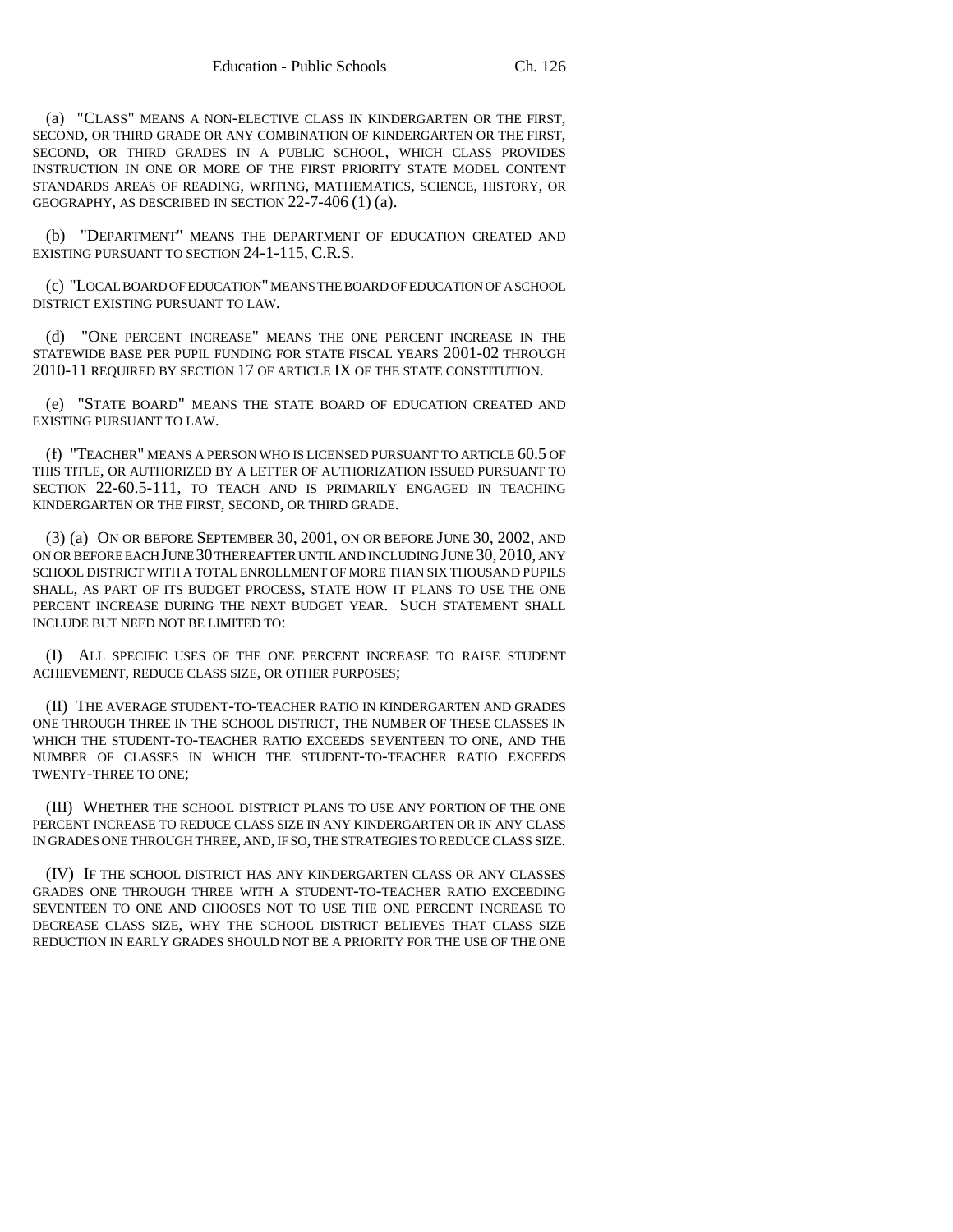## PERCENT INCREASE;

(b) THE DISTRICT SCHOOL BOARD SHALL ADOPT THE STATEMENT REQUIRED IN PARAGRAPH (a) OF THIS SUBSECTION (3) AS PART OF ITS BUDGET AT A PUBLIC MEETING. COPIES OF THE PROPOSED STATEMENT SHALL BE DISTRIBUTED AT LEAST THIRTY DAYS PRIOR TO THE PUBLIC MEETING TO ALL MEMBERS OF THE SCHOOL ADVISORY COUNCIL ESTABLISHED PURSUANT TO SECTION 22-7-106 AT ALL SCHOOLS IN THE SCHOOL DISTRICT. ON OR BEFORE OCTOBER 15, 2001, ON OR BEFORE JULY 15, 2002, AND ON OR BEFORE EACH JULY 15 THEREAFTER TO AND INCLUDING JULY 15, 2011, THE DISTRICT SCHOOL BOARD, AS PART OF ITS REGULAR BUDGET REPORTING, SHALL FORWARD A COPY OF THE STATEMENT TO THE DEPARTMENT.

(c) ON OR BEFORE NOVEMBER 30, 2001, ON OR BEFORE OCTOBER 1, 2002, AND ON OR BEFORE EACH OCTOBER 1 THEREAFTER UNTIL AND INCLUDING OCTOBER 1, 2010, THE DEPARTMENT SHALL SUBMIT TO THE GOVERNOR, THE STATE BOARD, AND THE EDUCATION COMMITTEES OF THE SENATE AND THE HOUSE OF REPRESENTATIVES A SUMMARY AND COMPILATION OF THE SCHOOL DISTRICT STATEMENTS ADOPTED PURSUANT TO THIS SUBSECTION (3).

(4) NOTWITHSTANDING THE PROVISIONS OF SUBSECTION (3) OF THIS SECTION, IN CALCULATING THE AMOUNT OF FUNDING TO BE PAID TO A CHARTER SCHOOL BY THE AUTHORIZING SCHOOL DISTRICT PURSUANT TO SECTION 22-30.5-112, THE AMOUNT OF THE ONE PERCENT INCREASE ATTRIBUTABLE TO STUDENTS ENROLLED IN THE CHARTER SCHOOL SHALL BE REFLECTED IN THE CALCULATION.

**SECTION 2.** 22-30.5-112 (2) (a) (III), Colorado Revised Statutes, is amended to read:

**22-30.5-112. Charter schools - financing - guidelines.** (2) (a) (III) (A) For budget year 2000-2001 and budget years thereafter, except as otherwise provided in paragraph (a.3) of this subsection (2), each charter school and the authorizing school district shall negotiate funding under the contract at a minimum of ninety-five percent of the district per pupil revenues for each pupil enrolled in the charter school. The school district may choose to retain up to five percent of the district per pupil revenues for each pupil enrolled in the charter school as payment for the charter school's portion of central administrative overhead costs incurred by the school district.

(B) FOR BUDGET YEARS 2001-02 THROUGH 2010-11, THE MINIMUM AMOUNT OF FUNDING SPECIFIED IN SUB-SUBPARAGRAPH (A) OF THIS SUBPARAGRAPH (III) SHALL REFLECT THE ONE PERCENT INCREASE IN THE STATEWIDE BASE PER PUPIL FUNDING FOR STATE FISCAL YEARS 2001-02 THROUGH 2010-11 RECEIVED BY THE SCHOOL DISTRICT AS REQUIRED BY SECTION 17 OF ARTICLE IX OF THE STATE CONSTITUTION.

**SECTION 3.** 22-30.5-105 (2), Colorado Revised Statutes, is amended to read:

**22-30.5-105. Charter schools - contract contents - regulations - repeal.** (2) (a) The contract between the charter school and the local board of education shall reflect all agreements regarding the release of the charter school from school district policies.